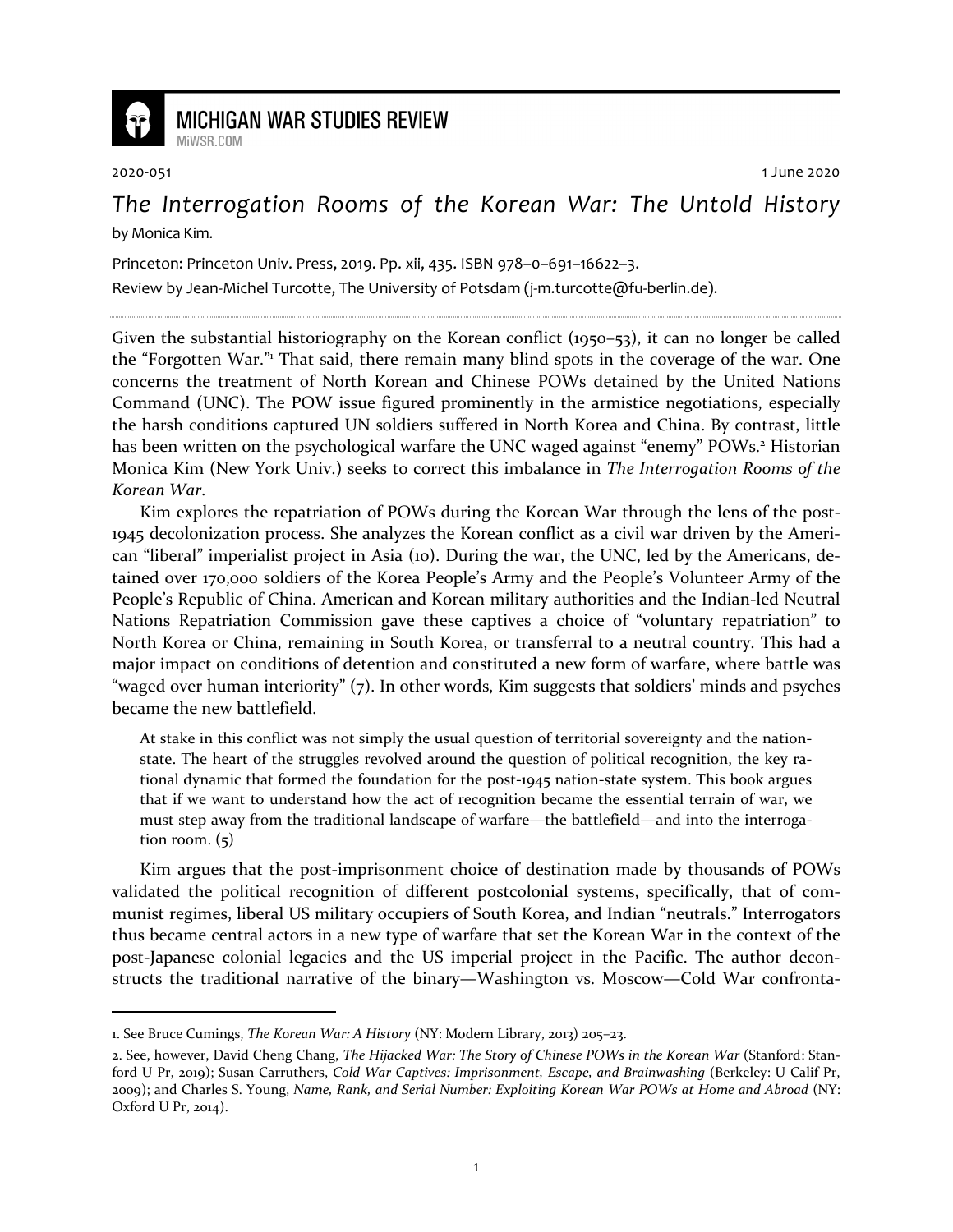tion. The interrogation rooms in both North and South Korean POW camps "revealed multiple visions and interpretations of the project of decolonization and its relation to another project modern warfare" (16).

To see the Korean War "through the prism of the interrogation rooms" (17), Kim adduces an impressive variety of US, UN, and Red Cross archival materials. These range from bureaucratic documents to diplomatic papers, including Red Cross visit reports, Psychological Strategy Board documents, Counterintelligence Corps files, and technical papers, manuals, and interrogation transcripts. Also used are intelligence reports regarding US prisoners repatriated from North Korea and China by 1953. Finally, Kim cites POW writings and memoires and the interviews she herself conducted with former interrogators, Korean POWs, and civilians who lived near the camps.

The book's first part, "The Element of War," comprises three of its eight chapters; these adopt a long-term perspective on a trans-Pacific history of interrogation rooms, POWs, and interrogators since World War II. Kim begins with a history of Korea from the Japanese colonial period through the US military occupation of the southern part of the peninsula. She defines POWs as a "bureaucratic category of warfare" (95), encompassing Washington policymakers, the largest POW camp in South Korea (Koje Island), and POWs as political subjects within the decolonization process. Finally, she sketches the journey of interrogators—mostly young Japanese Americans—from internment camps in the United States during World War II to postwar Japan and finally to interrogation rooms in Korea.

The second part of the book, "Humanity Interrogated," concentrates on four Korean interrogation sites, beginning with the Koje-do camp, where communists, anti-communists, and the UNC resorted to violence in their struggles for recognition and ideological control. One chapter describes the role of the paramilitary, anti-communist South Koreans who took part in the harsh interrogation process inside POW camps. Kim then turns to detention sites organized in the noman's land on the 38th parallel under the command of neutral Indian forces, where POWs were required to confirm their choice between repatriation or transfer to a neutral country. Kim traces the difficult journey of twenty-six prisoners who chose to go to Brazil, Argentina, and India; she also discusses the meaning and use of the term "neutral" in postcolonial Korea.

Moving above the 38th parallel, the author examines the experience of American POWs in North Korea, and China as regards their repatriation from communist captivity. Kim shows, too, that American POW camps were places where "brainwashing" operations took place and racial and political tensions appeared among American soldiers.

The book concludes with a discussion of the post-Korean War narrative. For Kim, the war was fought to control not a geopolitical frontier, but rather the "psyches, souls and desires" of ordinary people (358).

*Interrogation Rooms of the Korean War uses archival records to clarify the violent post-1945* period in Korea and its physical and cultural consequences. Well and good. But Kim does not contextualize the Korean War within of the history of war captivity. Five years before the Korean conflict, US military authorities were already experimenting with psychological and political warfare in their interrogations of German POWs as part of their denazification program. Did the expertise thus acquired provide lessons for dealing with communism in Korea? Some of the phenomena Kim links with a "new warfare," such as the ideological and racial strife among captives and detaining authorities (217), were not indigenous to Korea, but had precedents in World War I on the Eastern Front and World War II in the United States.

The book has shortcomings. It suffers from repetitiveness, tortuous sentence structure, prolixity, and structural problems. For instance, Kim first mentions POWs only on page 70 and interro